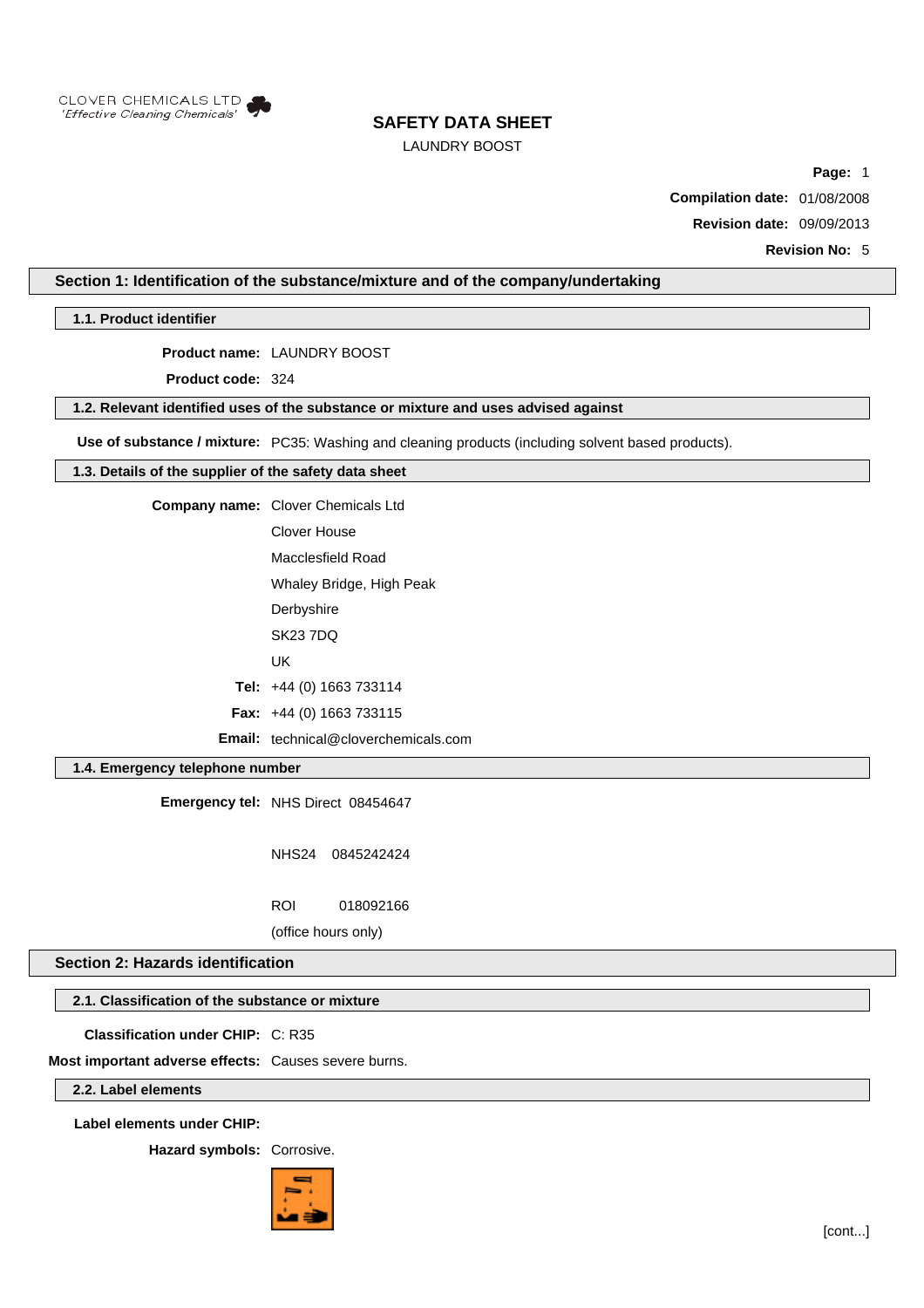# LAUNDRY BOOST

**Risk phrases:** R35: Causes severe burns.

**Safety phrases:** S26: In case of contact with eyes, rinse immediately with plenty of water and seek medical advice. S36/37/39: Wear suitable protective clothing, gloves and eye / face protection. S45: In case of accident or if you feel unwell, seek medical advice immediately (show the label where possible).

**Page:** 2

# **2.3. Other hazards**

**PBT:** This product is not identified as a PBT substance.

# **Section 3: Composition/information on ingredients**

# **3.2. Mixtures**

# **Hazardous ingredients:**

# SODIUM HYDROXIDE

| <b>EINECS</b> | CAS       | <b>CHIP Classification</b> | <b>CLP Classification</b> | Percent |
|---------------|-----------|----------------------------|---------------------------|---------|
| 215-185-5     | 1310-73-2 | C: R35<br>$\sim$           | Skin Corr. 1A: H314       | 15-20%  |

### **Section 4: First aid measures**

| 4.1. Description of first aid measures |                                                                                                      |  |  |
|----------------------------------------|------------------------------------------------------------------------------------------------------|--|--|
|                                        | Skin contact: Remove all contaminated clothes and footwear immediately unless stuck to skin.         |  |  |
|                                        | Drench the affected skin with running water for 10 minutes or longer if substance is still           |  |  |
|                                        | on skin. Transfer to hospital if there are burns or symptoms of poisoning.                           |  |  |
|                                        | Eye contact: Bathe the eye with running water for 15 minutes. Transfer to hospital for specialist    |  |  |
|                                        | examination.                                                                                         |  |  |
|                                        | Ingestion: Wash out mouth with water. Do not induce vomiting. Give 1 cup of water to drink every 10  |  |  |
|                                        | minutes. If unconscious, check for breathing and apply artificial respiration if necessary.          |  |  |
|                                        | If unconscious and breathing is OK, place in the recovery position. Transfer to hospital             |  |  |
|                                        | as soon as possible.                                                                                 |  |  |
|                                        | <b>Inhalation:</b> Remove casualty from exposure ensuring one's own safety whilst doing so. If       |  |  |
|                                        | unconscious and breathing is OK, place in the recovery position. If conscious, ensure                |  |  |
|                                        | the casualty sits or lies down. If breathing becomes bubbly, have the casualty sit and               |  |  |
|                                        | provide oxygen if available. Transfer to hospital as soon as possible.                               |  |  |
|                                        | 4.2. Most important symptoms and effects, both acute and delayed                                     |  |  |
|                                        | Skin contact: Blistering may occur. Progressive ulceration will occur if treatment is not immediate. |  |  |
|                                        | Eye contact: Corneal burns may occur. May cause permanent damage.                                    |  |  |
|                                        | <b>Ingestion:</b> Corrosive burns may appear around the lips. Blood may be vomited. There may be     |  |  |
|                                        | bleeding from the mouth or nose.                                                                     |  |  |
|                                        | Inhalation: There may be shortness of breath with a burning sensation in the throat. Exposure may    |  |  |
|                                        | cause coughing or wheezing.                                                                          |  |  |
|                                        | [cont]                                                                                               |  |  |
|                                        |                                                                                                      |  |  |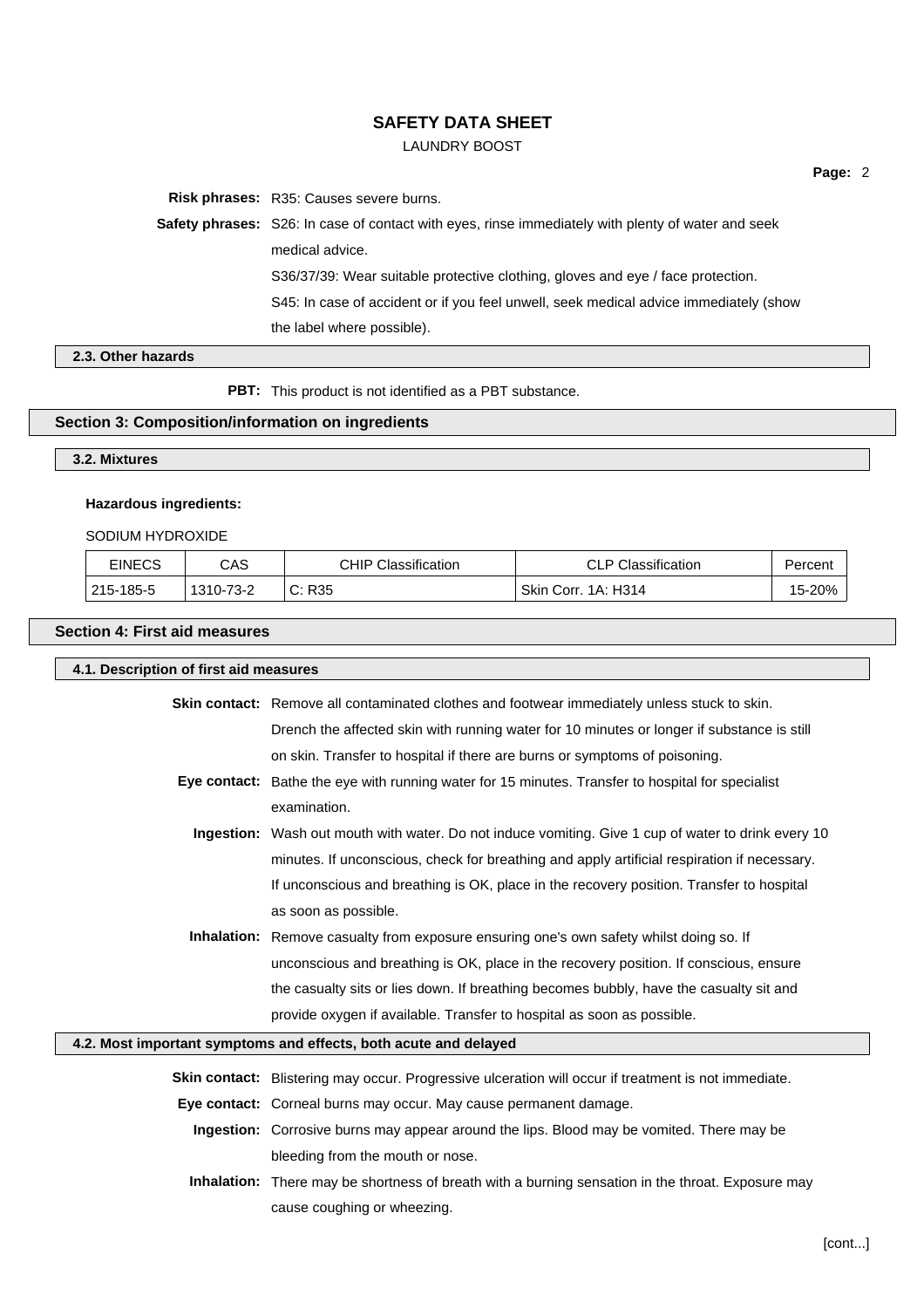## LAUNDRY BOOST

**Delayed / immediate effects:** Immediate effects can be expected after short-term exposure.

#### **4.3. Indication of any immediate medical attention and special treatment needed**

**Immediate / special treatment:** Eye bathing equipment should be available on the premises.

#### **Section 5: Fire-fighting measures**

### **5.1. Extinguishing media**

**Extinguishing media:** Water. Suitable extinguishing media for the surrounding fire should be used.

#### **5.2. Special hazards arising from the substance or mixture**

**Exposure hazards:** Corrosive. In combustion emits toxic fumes of carbon dioxide / carbon monoxide.

#### **5.3. Advice for fire-fighters**

**Advice for fire-fighters:** Wear self-contained breathing apparatus. Wear protective clothing to prevent contact with skin and eyes.

#### **Section 6: Accidental release measures**

### **6.1. Personal precautions, protective equipment and emergency procedures**

**Personal precautions:** Notify the police and fire brigade immediately. If outside keep bystanders upwind and away from danger point. Mark out the contaminated area with signs and prevent access to unauthorised personnel. Do not attempt to take action without suitable protective clothing - see section 8 of SDS. Turn leaking containers leak-side up to prevent the escape of liquid.

#### **6.2. Environmental precautions**

**Environmental precautions:** Do not discharge into drains or rivers. Contain the spillage using bunding.

**6.3. Methods and material for containment and cleaning up**

**Clean-up procedures:** Clean-up should be dealt with only by qualified personnel familiar with the specific substance. Absorb into dry earth or sand. Transfer to a closable, labelled salvage container for disposal by an appropriate method. Neutralise with dilute hydrochloric acid.

#### **6.4. Reference to other sections**

**Reference to other sections:** Refer to section 8 of SDS.

**Section 7: Handling and storage**

#### **7.1. Precautions for safe handling**

**Handling requirements:** Avoid direct contact with the substance. Ensure there is sufficient ventilation of the area.

Do not handle in a confined space. Avoid the formation or spread of mists in the air.

#### **7.2. Conditions for safe storage, including any incompatibilities**

**Storage conditions:** Store in cool, well ventilated area. Keep container tightly closed.

**Suitable packaging:** Polyethylene.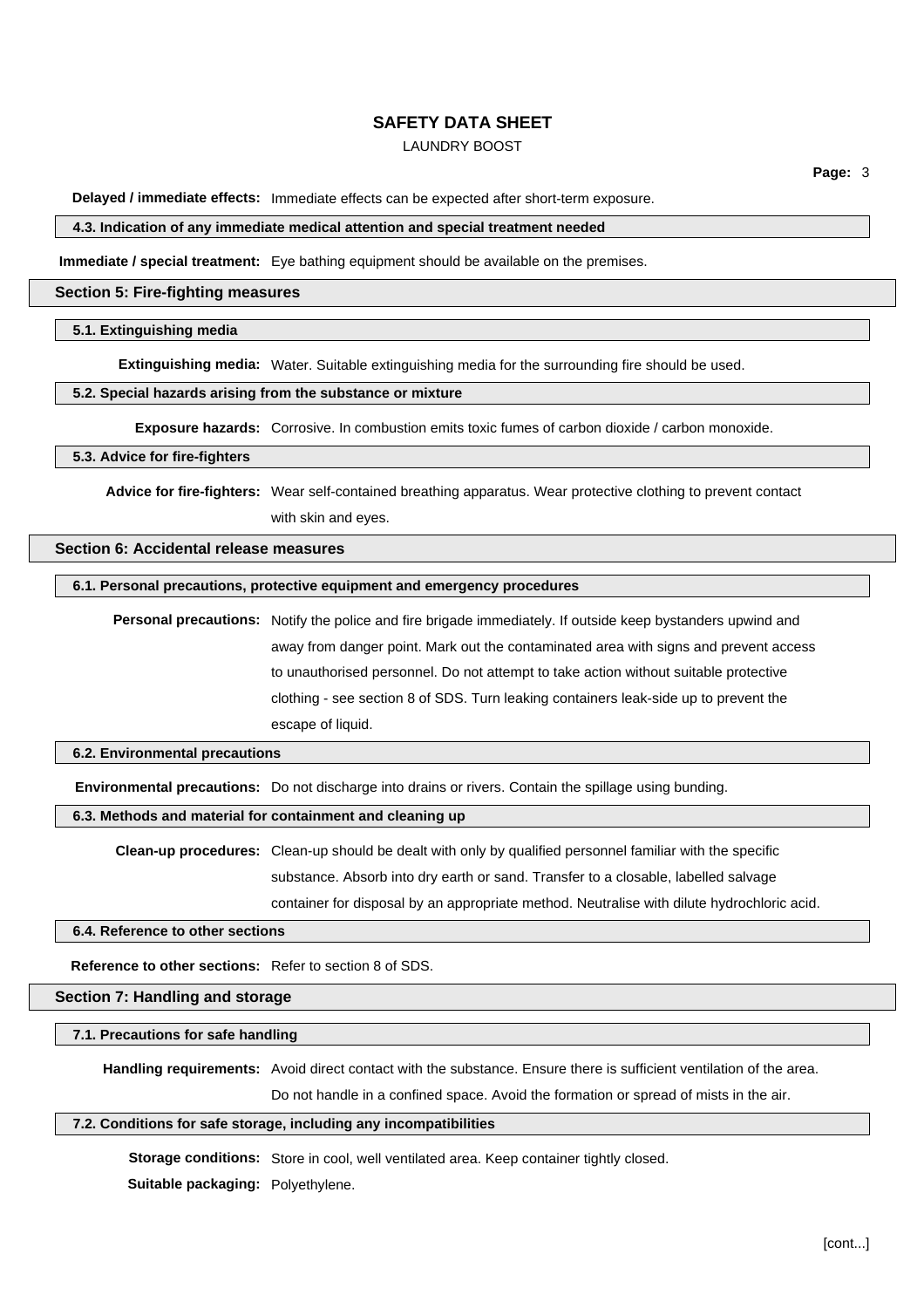## LAUNDRY BOOST

**Page:** 4

### **7.3. Specific end use(s)**

**Specific end use(s):** No data available.

### **Section 8: Exposure controls/personal protection**

#### **8.1. Control parameters**

**Hazardous ingredients:**

**SODIUM HYDROXIDE**

|  |  |  | Workplace exposure limits |  |
|--|--|--|---------------------------|--|
|--|--|--|---------------------------|--|

|       | Workplace exposure limits: | Respirable dust  |            |              |
|-------|----------------------------|------------------|------------|--------------|
| State | 8 hour TWA                 | 15 min. STEL     | 8 hour TWA | 15 min. STEL |
| IJΚ   |                            | $2 \text{ mg/m}$ |            |              |

**8.1. DNEL/PNEC Values**

**DNEL / PNEC** No data available.

**8.2. Exposure controls**

**Hand protection:** Impermeable gloves. Gloves (alkali-resistant). Breakthrough time of the glove material > 8 hours.

**Eye protection:** Tightly fitting safety goggles. Ensure eye bath is to hand.

**Skin protection:** Impermeable protective clothing. Alkali resistant protective clothing.

**Environmental:** The floor of the storage room must be impermeable to prevent the escape of liquids.

# **Section 9: Physical and chemical properties**

### **9.1. Information on basic physical and chemical properties**

|                                     | <b>State: Liquid</b>                   |  |
|-------------------------------------|----------------------------------------|--|
|                                     | <b>Colour: Colourless</b>              |  |
|                                     | <b>Odour:</b> Barely perceptible odour |  |
| <b>Evaporation rate: Moderate</b>   |                                        |  |
| <b>Solubility in water: Soluble</b> |                                        |  |
|                                     | <b>Viscosity: Non-viscous</b>          |  |
| Boiling point/range°C: 100          | Melting point/range°C: 0               |  |
| <b>Relative density: 1.2 - 1.3</b>  | <b>pH</b> : 1                          |  |
| VOC q/l: 0                          |                                        |  |

**pH:** 13.5

**9.2. Other information**

**Other information:** No data available.

### **Section 10: Stability and reactivity**

**10.1. Reactivity**

**Reactivity:** Stable under recommended transport or storage conditions.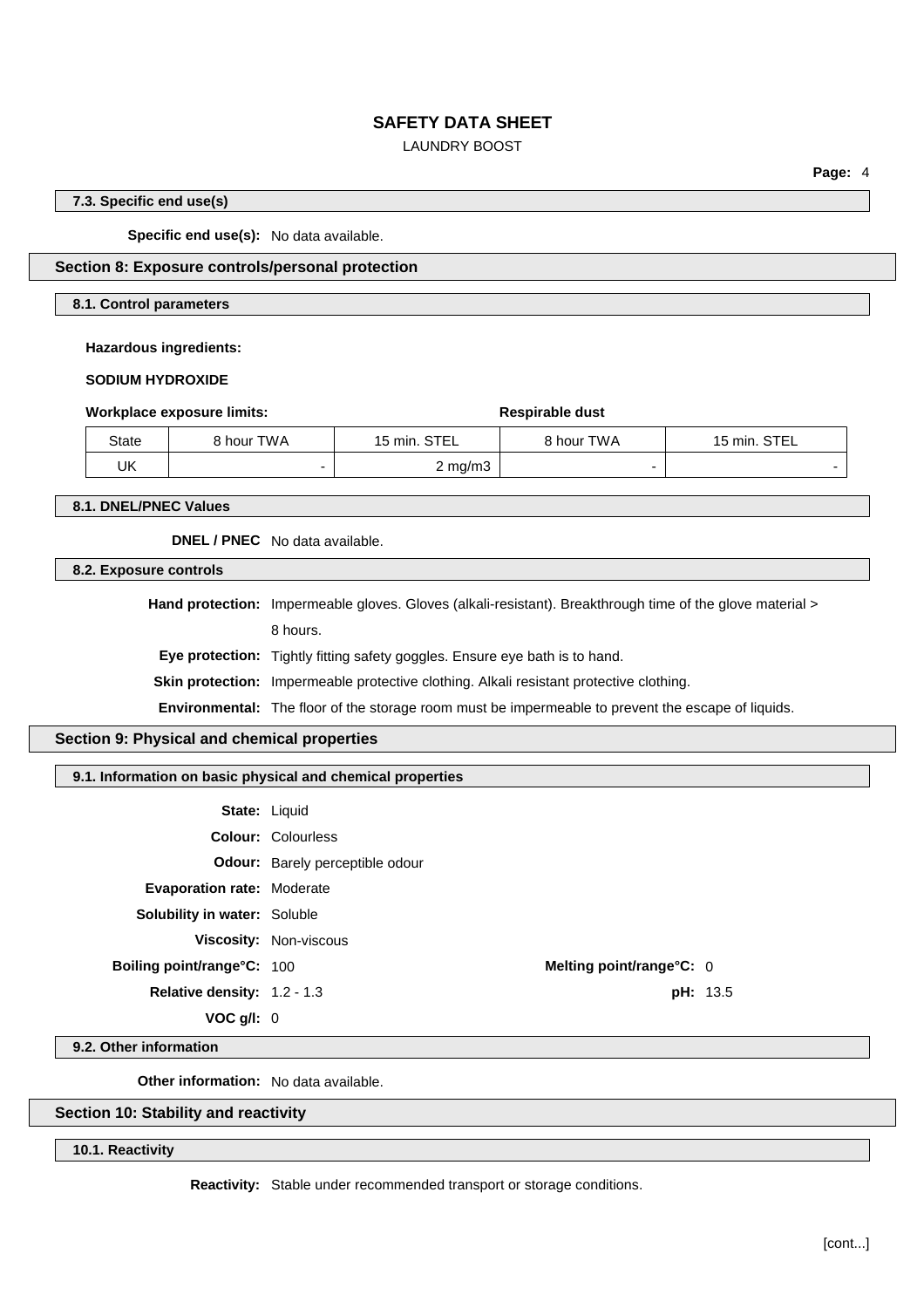## LAUNDRY BOOST

### **10.2. Chemical stability**

**Chemical stability:** Stable under normal conditions.

## **10.3. Possibility of hazardous reactions**

**Hazardous reactions:** Hazardous reactions will not occur under normal transport or storage conditions.

### **10.4. Conditions to avoid**

**10.5. Incompatible materials**

**Materials to avoid:** Strong oxidising agents. Strong acids.

### **10.6. Hazardous decomposition products**

**Haz. decomp. products:** In combustion emits toxic fumes.

### **Section 11: Toxicological information**

#### **11.1. Information on toxicological effects**

#### **Hazardous ingredients:**

#### **SODIUM HYDROXIDE**

| IPR <sup>'</sup> | <b>MUS</b>         | LD50<br>___ | 40  | mg/kg |
|------------------|--------------------|-------------|-----|-------|
| ORL              | <b>DDT</b><br>RD I | LDLO        | 500 | mg/kg |

# **Relevant effects for mixture:**

| Effect      | Route       | <b>Basis</b>          |
|-------------|-------------|-----------------------|
| Corrosivity | OPT INH DRM | Hazardous: calculated |

#### **Symptoms / routes of exposure**

**Skin contact:** Blistering may occur. Progressive ulceration will occur if treatment is not immediate.

**Eye contact:** Corneal burns may occur. May cause permanent damage.

- **Ingestion:** Corrosive burns may appear around the lips. Blood may be vomited. There may be bleeding from the mouth or nose.
- **Inhalation:** There may be shortness of breath with a burning sensation in the throat. Exposure may cause coughing or wheezing.

**Delayed / immediate effects:** Immediate effects can be expected after short-term exposure.

#### **Section 12: Ecological information**

### **12.1. Toxicity**

**Ecotoxicity values:** No data available.

### **12.2. Persistence and degradability**

**Persistence and degradability:** The surfactants contained in this preperation comply with the biodegradability criteria as laid down in regulation (EC) No.648/2004 on detergents.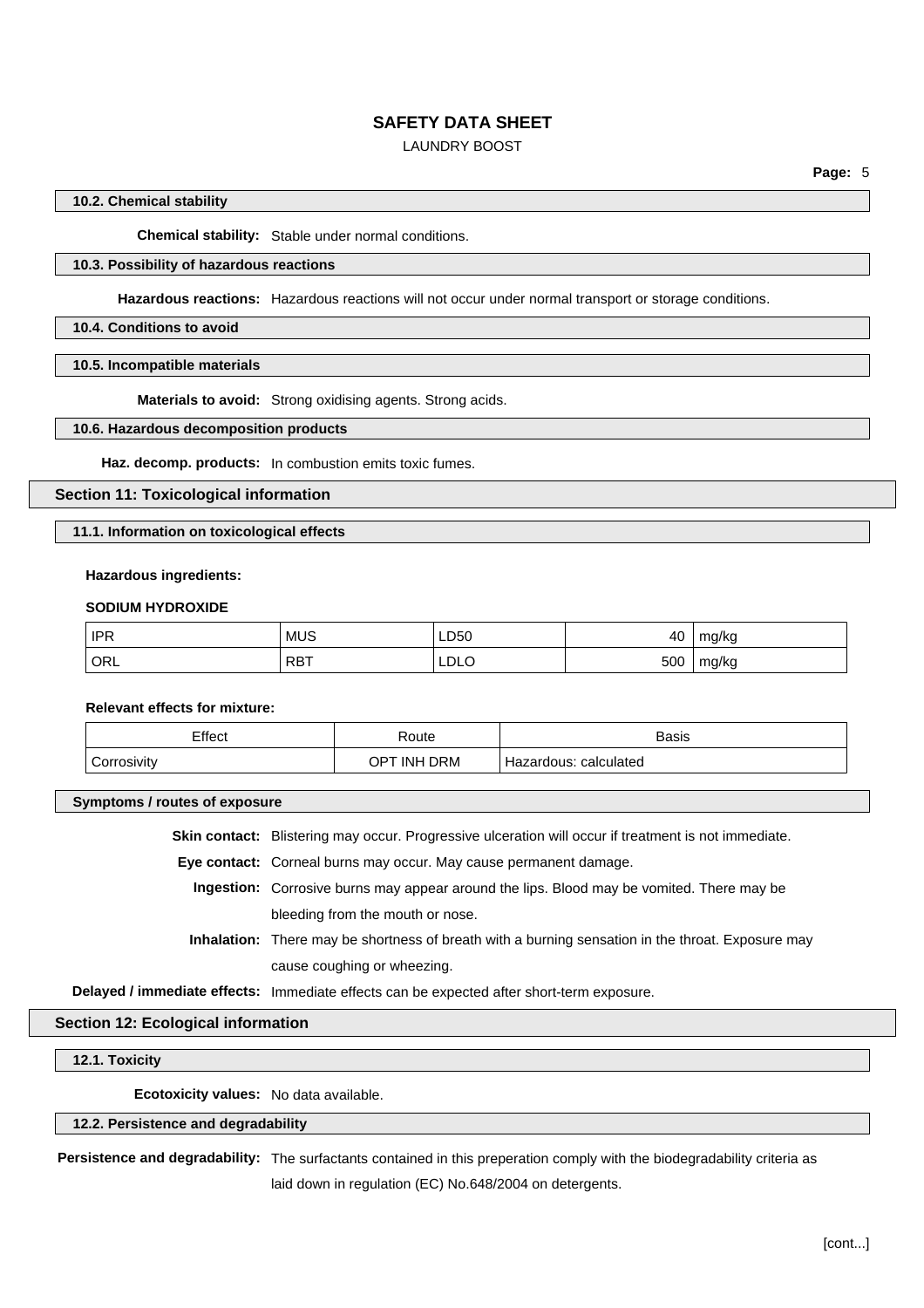# LAUNDRY BOOST

**Page:** 6

#### **12.3. Bioaccumulative potential**

**Bioaccumulative potential:** No bioaccumulation potential.

#### **12.4. Mobility in soil**

**Mobility:** Readily absorbed into soil.

## **12.5. Results of PBT and vPvB assessment**

**PBT identification:** This product is not identified as a PBT substance.

**12.6. Other adverse effects**

**Other adverse effects:** Negligible ecotoxicity.

#### **Section 13: Disposal considerations**

**13.1. Waste treatment methods**

**Disposal of packaging:** Dispose of as normal industrial waste.

**NB:** The user's attention is drawn to the possible existence of regional or national

regulations regarding disposal.

#### **Section 14: Transport information**

**14.1. UN number**

**UN number:** UN1760

### **14.2. UN proper shipping name**

**Shipping name:** CORROSIVE LIQUID, N.O.S.

(SODIUM HYDROXIDE)

#### **14.3. Transport hazard class(es)**

**Transport class:** 8

**14.4. Packing group**

**Packing group:** II

**14.5. Environmental hazards**

**Environmentally hazardous:** No **Marine pollutant:** No **Marine pollutant:** No

**14.6. Special precautions for user**

**Special precautions:** No special precautions.

**Tunnel code:** E

**Transport category:** 2

### **Section 15: Regulatory information**

**15.1. Safety, health and environmental regulations/legislation specific for the substance or mixture**